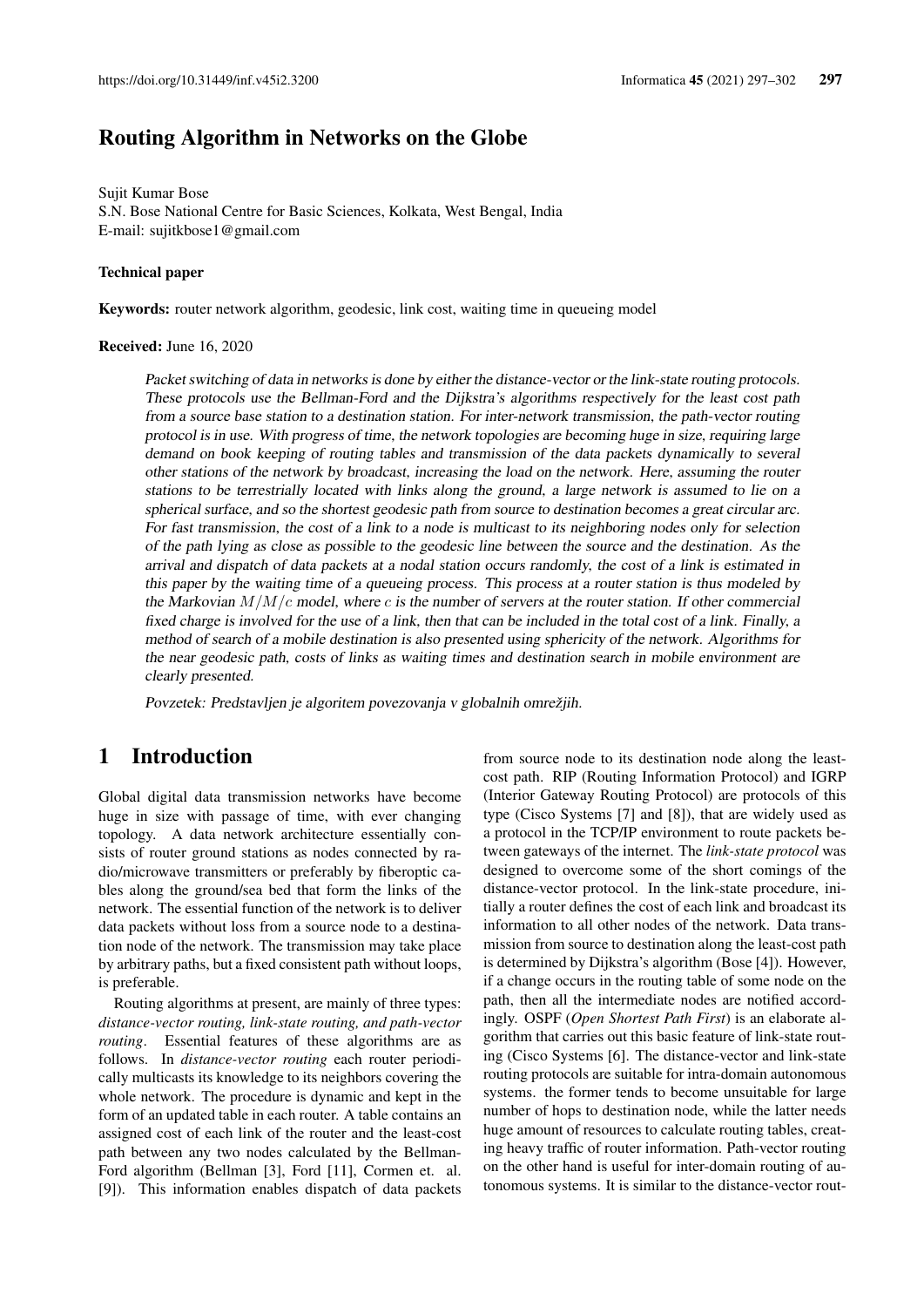ing protocol, but differs in the sense that a node called the speaker node of each autonomous system acts on behalf of the entire system, creating its own routing table, and advertising it to its neighboring speaker nodes in the neighboring autonomous systems. In this way the destination addresses (and not the costs of links) together with the path descriptions to each node of the destinations is multicast to reach the final destination node. The path selection in a domain is based on routing metric, consisting of information like bandwidth, network delay, hop count, path cost etc. BGP (*Border Gateway Protocol*) belongs to this category.

The three types of routing protocols require voluminous book keeping at a router and transmission of information to other routers dynamically. The layers of protocol at a router in present day mobile environment is described in detail in Dutta and Schulzrinne [10]. A careful mathematical analysis of routing algorithms is given by Busch and Tirthapura [5]. A dynamic source routing algorithm in such Mobile Ad hoc Network (MANET) is presented in Jayakumar and Chellappan [12] using a new link cache structure maintaining source transparent route. An alternative algorithm is presented by Meghanathan [16] that uses a strategy of energy-efficient broadcast route discovery in the network density and mobility to determine stable routes of transmission. Other approaches such as consensus based networks and multicast pipelined network coding have been suggested in recent years by Arellano-Vazquez et. al. [2] and Li et. al. [13]. On the other hand Li et. al. [14] have presented routing schemes for optimal congestion control for multipath networks having non-congested packet lossess. An earlier investigation by Manvi et. al. [15] suggests a Mobile Agent based Routing (MAR) scheme with the objecives similar to RIP that uses a more flexible, adaptable and distributed mechanism. The present paper addresses the difficulties of data transmission from a geodetic point of view, by presenting algorithms for transmission dynamically, selecting router stations as close to the (shortest) geodesic path between the source and destination nodes on the spherical globe. As different group of data packets arrive at a nodal router through possibly multiple links of the network for forward dispatch, the traffic through the router is modeled as a Markovian  $M/M/c$  queueing model, where c is the number of servers employed at the router. The waiting time at such a queue is well known (Bose [4]), and all that is required is to multicast it periodically to the nearest neighboring nodes. From a given node, the next hop is made to that nearest neighbor node, which points towards the destination node, provided the waiting time of that node is not prohibitive. In this way the destination node is reached in quick time, with minimal book keeping of waiting times at a node along the path. The waiting times at the nodes play the role of costs of links used in the standard protocols described earlier. Any fixed charge of a link, as in the case of undersea fiber optic cables may be added to the link cost, if necessary.

### 2 Selection of linking nodes

A network of stations on the globe is considered, as shown in figure  $1(a)$ . The source and the destination nodes are respectively considered as  $A_1$  and  $A_n$ , with respective latitude and longitude  $(\phi_1, \lambda_1)$  and  $(\phi_n, \lambda_n)$ , which determine the geographical position of the two nodes. The node  $A_i(\phi_i, \lambda_i)$  on the desired path has a nearest neighbor  $A_i(\phi_i, \lambda_i)$  that makes the angle  $\chi_k = \angle A_k A_i A_n$ the least possible with a favorable waiting time  $W_k$ , where  $A_k(\phi_k, \lambda_k)$  is any node in the neighborhood of  $A_i$ . These nodes are shown separately in figure  $1(b)$ . In the spherical triangle  $A_iA_kN$ , where N is the north pole of the earth,  $\angle A_kNA_i$  = difference of latitude of  $A_k$  and  $A_i = \lambda_k - \lambda_i$ , and arc  $A_iN$  = colatitude of  $A_i = \pi/2 - \phi_i$ , arc r $A_kN$  = colatitude of  $A_k = \pi/2 - \phi_k$ . Let  $r := \pi/2 - \phi_i$ ,  $(0 \le r \le \pi)$ , and  $\alpha := \angle NA_iA_n$ , then from the spherical triangle  $NA<sub>i</sub>A<sub>k</sub>$  (Abramowitz and Stegun [4], p. 79)

$$
\frac{\sin(\alpha - \chi_k)}{\cos \phi_k} = \frac{\sin(\lambda_k - \lambda_i)}{\sin r}
$$
(4)

and

 $\cos r := \sin \phi_i \sin \phi_k + \cos \phi_i \cos \phi_k \cos (\lambda_k - \lambda_i)$  (5)

Eq. (4) yields

$$
\alpha - \chi_k = \arcsin\left[\frac{\cos\phi_k \sin(\lambda_k - \lambda_i)}{\sin r}\right] \tag{6}
$$

where  $\sin r =$  $\sqrt{1-\cos^2 r}$  and can be determined from Eq. (5). Similarly in the spherical triangle  $NA_iA_n$ , let  $a := \text{arc} A_i A_n$   $(0 \le a \le \pi)$ , then since  $\angle A_i N A_n =$  $\lambda_n - \lambda_i$  and arc  $NA_n = \pi/2 - \phi_n$ ,

$$
\alpha = \arcsin\left[\frac{\cos\phi_n \sin(\lambda_n - \lambda_i)}{\sin a}\right] \tag{7}
$$

where

$$
\cos a = \sin \phi_i \, \sin \phi_n
$$

$$
+\cos\phi_i\,\cos\phi_n\,\cos(\lambda_n-\lambda_i)\tag{8}
$$

so that  $\sin a =$  $\sqrt{1-\cos^2 a}$ . Using Eq. (7), Eq. (6) yields the angle  $\chi_k$  in terms of the latitudes and longitudes  $(\phi_k, \lambda_k)$ ,  $(\phi_i, \lambda_i)$ ,  $(\phi_n, \lambda_n)$  of the nodes  $A_k$ ,  $A_i$  and  $A_n$  respectively. If as before, p is the priority assigned to  $|\chi_k|$ , the goal is to minimize the objective function

$$
z_k = p\left|\chi_k\right| + (1-p)\frac{W_k}{W_{max}}\tag{9}
$$

where  $W_k$  is the waiting time at  $A_k$ , normalized by maximum allowable time  $W_{max}$ .

### 3 Waiting time at a node

A router at a node  $k$  is assumed to consist of  $c$  number of servers. The data packets of information arrive at the router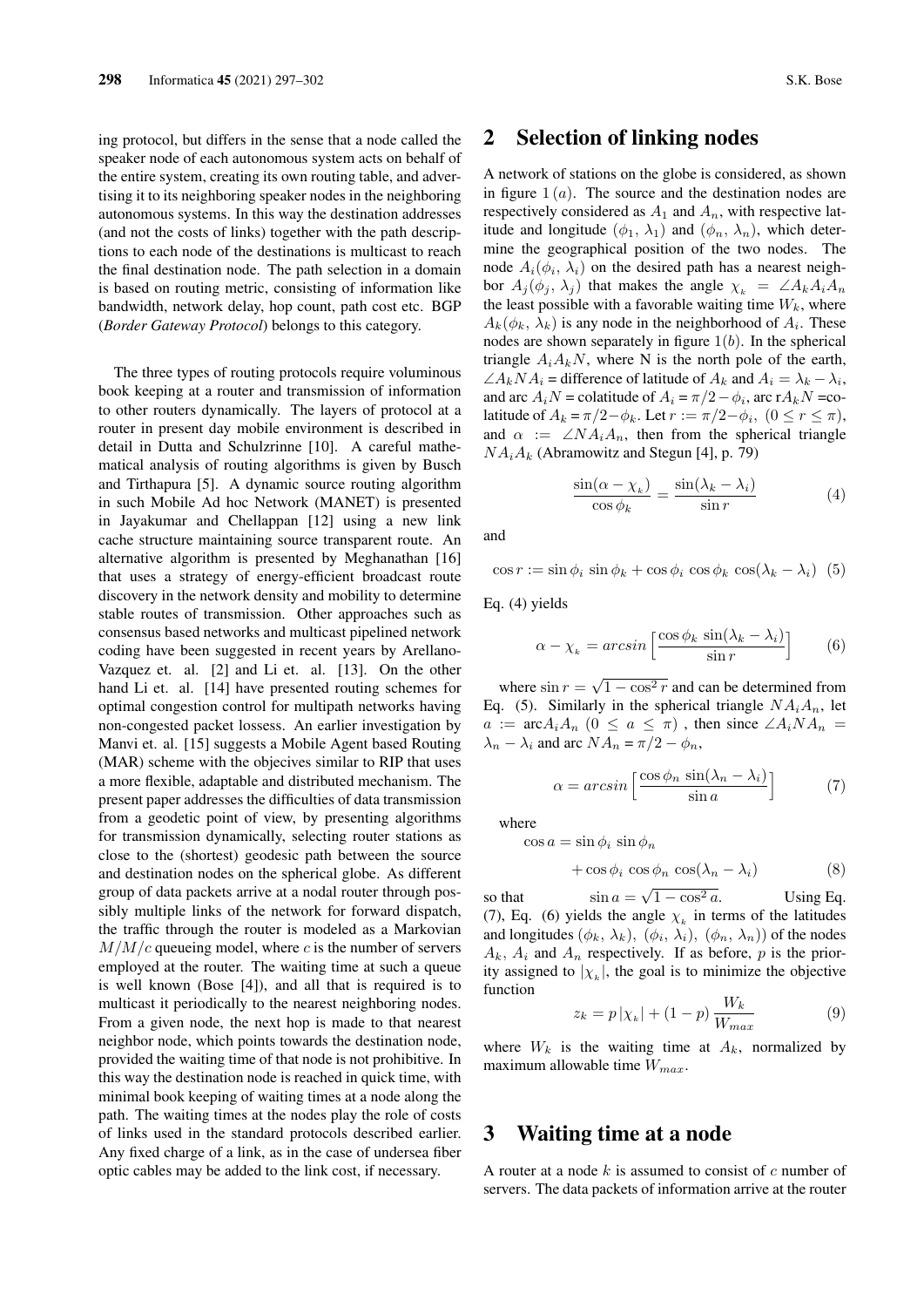

Figure 1: (a) Path  $A_1 A_2 \cdots A_n$  on spherical earth. (b) Configuration of nodes  $A_i$ ,  $A_k$ , and  $A_n$ .

 $3.$ 

at random times, and processed by one of the servers, requiring random serving time and forwarded through a desired link. The serving times are random as the servers of the router may have different specifications and the processing time of a packet for screening by different layers of the router protocol may be different. Thus data forwarding from this point of view is a queueing system that can be modeled by the Markovian  $M/M/c$  model (Bose [4], pp. 237-239). According to the model, if  $\lambda_k$  = average number of data packets arriving at the router through different links, and  $\mu_k$  = average service rate of data packets of one server of the router, then the waiting time  $W_k$  is given by

$$
W_k = L_k / \lambda_k \tag{10}
$$

where  $L_k$  is the queue length given by the expression

$$
L_k = \frac{\rho}{(1-\rho)^2} \frac{(c\rho)^c}{c!} / \Big[ \sum_{n=0}^c \frac{(c\rho)^n}{n!} + \frac{c^c}{c!} \frac{\rho^{c+1}}{1-\rho} \Big] \tag{11}
$$

In Eq. (11),  $\rho = \lambda_k / c \mu_k$  is the traffic intensity at the router, and must be such that  $\rho < 1$  for traffic flow. Otherwise if  $\rho \geq 1$ , the queue will grow blocking the router altogether.

It is to be noted that the waiting time at a router station will vary during the course of a day, requiring periodic upgradation and shared accordingly with the nodes of the network.

# 4 The algorithms

The method developed in sections 2 leads to the following pseudo-code for fast transmission of data through terrestrial networks.

#### Algorithm 1. Fast Data Transmission Path

**1. Input:**  $\phi$ 1,  $\lambda$ 1,  $\phi$ n,  $\lambda$ n; \\ Latitude, Longitude of Source and Destination.

p,  $W_{max}$  \ \ Priority of deviation from geodesic path, and maximum permitted waiting time.

**2. Output:**  $\phi$ [ ],  $\lambda$ [ ] \\ Latitude, Longitude of intermediate nodes  $i = 2, 3, \dots, n - 1$ .

$$
\begin{array}{c} i \leftarrow 1 \\ \phi[1] \leftarrow \phi 1; \quad \lambda[1] \leftarrow \lambda 1 \end{array}
$$

4.  $imax \leftarrow$  Number of stations in the neighbourhood of node i.

$$
\cos a \leftarrow \sin \phi[i] \sin \phi n + \cos \phi[i] \cos \phi n \cos(\lambda n
$$
  
-\lambda[i]); 
$$
\sin a \leftarrow \sqrt{1 - \cos^2 a}
$$

5. for  $k \leftarrow 1$  to *imax* 

 $\phi[k]; \lambda[k] \leftarrow$  (Latitude, Longitude) of stations in the neighbourhood of node i (must be known).

$$
\cos r \leftarrow \sin \phi[i] \sin \phi[k] + \cos \phi[i] \cos \phi[k] \cos(\lambda
$$

$$
[k] - \lambda[i])
$$

$$
\sin r \leftarrow \sqrt{1 - \cos^2 r}
$$

$$
\chi[k] \leftarrow |\arcsin\{\cos\phi n \, \sin(\lambda n - \lambda[i]/\sin a\} - \arcsin\{\cos\phi[k]\sin(\lambda[k] - \lambda[i])/\sin r\}|\right)
$$

 $\setminus \mathcal{A}$  angle of node k with respect to node n.

 $W[k] \leftarrow$  Waiting time at base station k (From Algorithm 2).

- if  $(W[k] > W_{max})$  exit  $\setminus$  Blocked Link.
- $z[k] \leftarrow p \chi[k] + (1-p) W[k]/Wmax \setminus \mathrm{Ob}$ jective function to be minimised.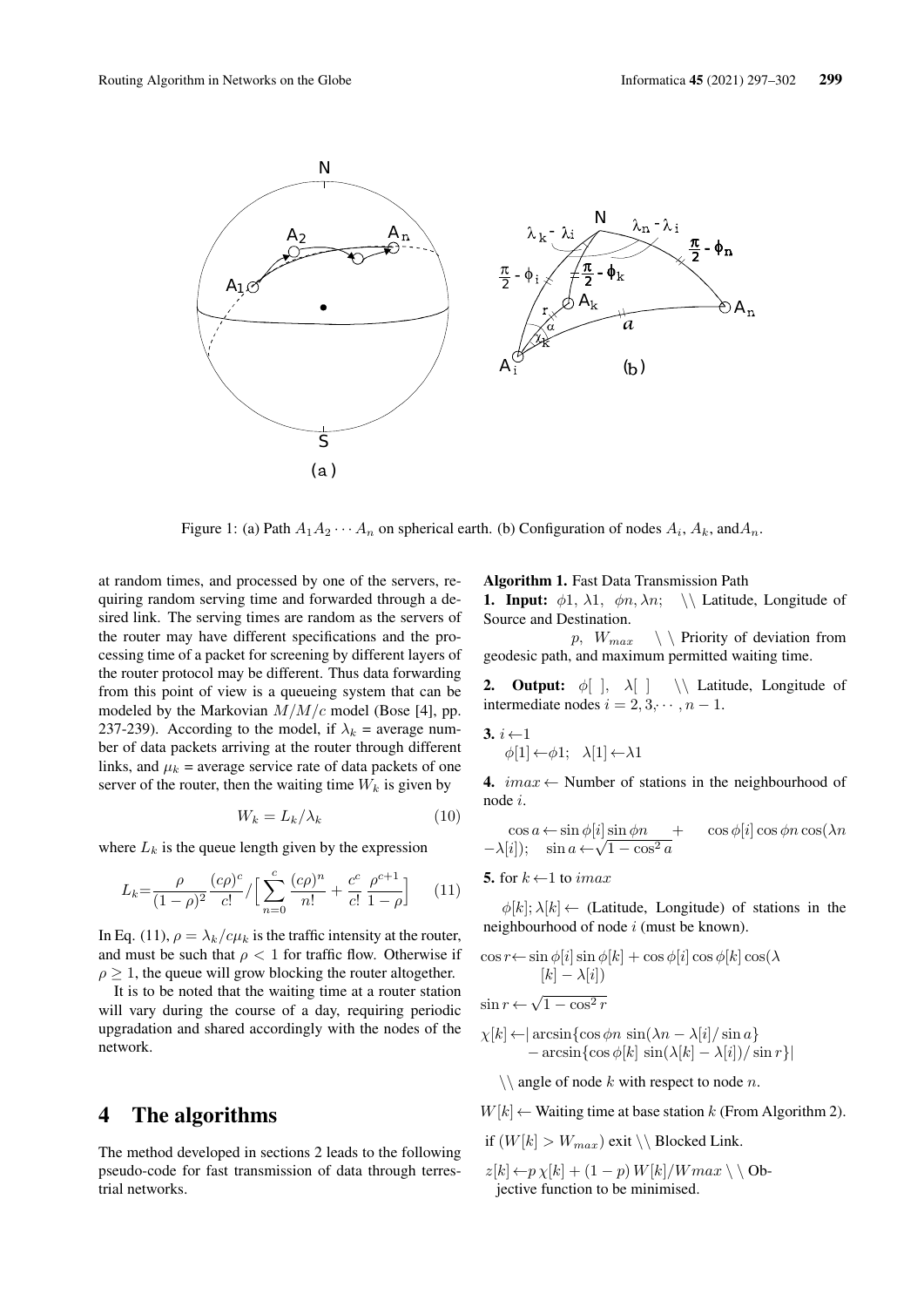end for

```
6. for k \leftarrow 1 to imax − 1 \setminus Sort angles
                                      \chi[k] to avoid ties.
 for l \leftarrow k + 1 to imax
  if (\chi[k] > \chi[l]) then
      temp \leftarrow \chi[k]; \chi[l] \leftarrow \chi[k]; \chi[l] \leftarrowtemp
    end if
end for
 end for
```
7.  $kmin \leftarrow 1$ 

for  $k \leftarrow 2$  to *imax* if  $(z[kmin] > z[k])$  kmin  $\leftarrow k$ end for

8. i ←kmin \ \ Next hop to node.

9. if  $(i = n - 1)$  stop

10. Go To Step 4.

#### 11. end

The waiting time pseudo-code following Eqs. (10) and (11) required in Algorithm 1 is:

**Algorithm 2.** Waiting Time following  $M/M/c$  Queueing Model

**1. Input:**  $\lambda$ ,  $\mu$ ,  $c \ \setminus \ \setminus \ \lambda$  = Average number of arrival of data packets at a Station,

 $\mu$  = Average Service Rate of data packets by one Server.

 $c =$  Number of Servers in parallel at a Station.

**2. Output:**  $W[\ ] \ \ \ \ \ \ \ \ \ \$  Waiting Time at the Station.

3.  $\rho \leftarrow \lambda / (c\mu)$   $\setminus \setminus$  Traffic Intensity at the Station.

if  $(\rho \ge 1)$  return  $\setminus \setminus$  Station is blocked.

4.  $p_0 \leftarrow 0$ 

for 
$$
n \leftarrow 0
$$
 to c  
\n $p_0 \leftarrow p_0 + (c\rho)^n/n!$   
\nend for  
\n $p_0 \leftarrow 1/\left(p_0 + \frac{c^c}{c!} \frac{\rho^{c+1}}{1-\rho^0} \right)$   
\n $W[\ ] \leftarrow \frac{\rho}{(1-\rho)^2} \frac{(c\rho)^c}{c!} \frac{p_0}{\lambda}$ 

5. return

6. end

### 5 Locating destination node

In case the destination node is not known precisely, as in a mobile environment, its location can be determined by adopting a parsimonious method of flooding the search in a restricted zone of terrestrial links whose pole is the source node  $A_1$ . In the method, it is assumed that the mobile device possesses some *unique label*, named here as "TARGET\_DEVICE". With  $A_1$  as a pole, the spherical surface is first divided in to "latitudinal" strips of width  $1^o$ , the angle subtended at the center of the sphere. The search is carried out starting from the innermost strip outwards, until the destination node of the "TARGET\_DEVICE" is detected. For further restricting the search area, the strips are bound on the two sides by "longitudinal" great circles of vertical angle  $\pi/8$ . This means that the polar region is divided in to eight equal sectors.

With  $A_1$  as pole, a node  $A_k$  having latitude-longitude  $(\phi_k, \lambda_k)$  in the searching zone is suppose bounded by of inner and outer circles of "colatitudes" ( $\psi_0$ ,  $\psi_1$ ), then it can be shown from elementary considerations that

$$
\phi_1 + \psi_0 \le \phi_k \le \phi_1 + \psi_1 \tag{12}
$$

where  $\phi_1$  is the latitude of  $A_1$ . For restricting the "longitudinal" boundary of the search zone, let the geographical meridian through  $A_1$  be taken as the reference circle. If  $\chi$ be the vertical angle at  $A_1$  subtended by the node  $A_k$  with the reference circle, and  $\psi_k$  its "colatitude", then as as in section 2, the angle  $\chi$  is given by the equations

$$
\sin \chi = \frac{\sin(\lambda_k - \lambda_1)}{\sin \psi_k} \times \cos \phi_k \tag{13}
$$

where

$$
\cos \psi_k = \sin \phi_1 \sin \phi_k + \cos \phi_1 \cos \phi_k \cos(\lambda_k - \lambda_1) \quad (14)
$$

The angle  $\chi$  must then lie in the octant of search. The method described above leads to the following:

#### Algorithm 3. Location of Destination Node

**1. Input:**  $\phi$ 1,  $\lambda$ 1; \\ Latitude, Longitude of Source Node.

**2. Output:**  $\phi n, \lambda n$ ; \\ Latitude, Longitude of Destination Node.

- 3.  $\psi 0 \leftarrow 0$
- 4. for  $i \leftarrow 1$  to 180
	- $\psi_1 = \leftarrow i * \pi/180$

for 
$$
j \leftarrow 1
$$
 to 8

$$
\chi_0 \leftarrow 0; \, \chi_1 = \leftarrow \chi_0 + \pi/8
$$

for  $k \leftarrow 1$  to  $kmax$ ;  $\setminus$   $kmax$  is max. number of nodes in the search zone.

 $\phi[k]; \lambda[k] \leftarrow$  Latitude, Longitude of the stations in kth search zone.

$$
\cos(\psi k) \leftarrow \sin \phi_1 \sin \phi[k] + \cos \phi_1 \cos \phi[k] \cos(\lambda[k] - \lambda 1) \nsin(\psi k) \leftarrow \sqrt{1 - \cos^2(\psi k)} \chi \leftarrow \arcsin(\sin(\lambda[k] - \lambda 1) * \cos(\phi[k]) / \sin \psi k)
$$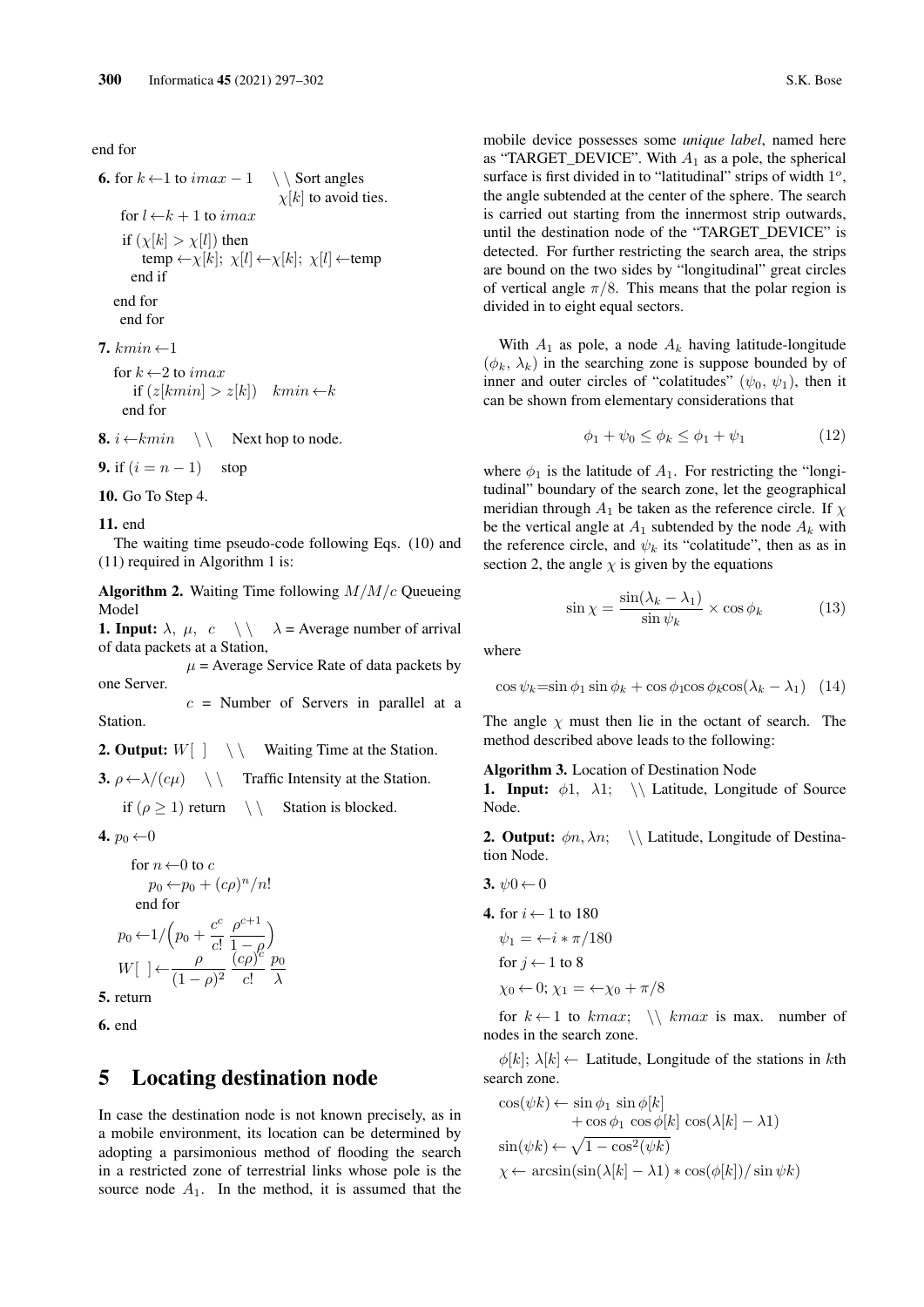while  $(\psi_0 \leq \phi[k] - \phi \mathbb{1} \leq \psi_1 \&\&$  $\chi_0 \leq \chi \leq \chi_1$ ) do { if (*DEVICE\_LABEL* == "*TARGET\_DEVICE*") then \\ TARGET\_DEVICE located.  $\phi n = \phi[k]; \lambda n = \lambda[k]$ stop end if }

end for

 $\chi_0 = \leftarrow \chi_1, \, \chi_1 \leftarrow \chi_0 + \pi/8$ 

end for

end for

5. end

### 6 Conclusion and future scope

Data transmission networks require large tables at the router stations for lossless steady transmission. Moreover, the information at a router node is dynamically shared by other nodes as well. In present day dynamic networks, the information sharing tends to increase by huge amounts. To mitigate the work load of the routers, a data transmission algorithm is presented here, in which transmission takes place from source to destination dynamically along a path as close as possible to the terrestrial geodesic joining the two nodes, taking in to account the costs of the intervening links. The cost of a link at a connecting node is estimated here by the waiting time at the node router according to the queueing  $M/M/c$  model. All that is required is to share the information of the waiting times periodically among all the nodes of the network. The algorithm however does not preclude use of other methods of estimating the costs of the different links. An improvement in this direction could be to find a model that incorporates sudden unsteady bursts observed in actual data transmission in fiber cables, and raising the tail of the Markov queueing model. Finally, an algorithm is presented for searching the destination node, if it is unknown, such as in the case when the device is in a mobile environment.

### 7 Acknowledgement

The author is thankful to the S.N. Bose National Center for Basic Sciences, Kolkata for providing necessary facilities for undertaking this research. Special thanks also go to Dr. Sagar De for useful discussions and inputs.

# 8 References

# References

- [1] M. Abramowitz and I.A. Stegun (1972), Handbook of Mathematical Functions,Dover Publications, New York.
- [2] M. Arellano-Vazquez, M. Benitez-Perez, J. Ortega-Arjono (2015), A consensus routing algorithm for mobile distributed systems, Int. J. of Distributed Sensor Networks, 11, https://doi.org/10.1155/2015/510707.
- [3] R.E. Bellman (1958), On a routing problem, Quart. Appl. Math. 16, 87-90.
- [4] S.K. Bose (2012), Operations Research Methods, Narosa Publishing, New Delhi.
- [5] C. Busch, S. Tirthapura (2005), Analysis of Link Reversal Routing Algorithms, SIAM J. Comput. 35, 305-326, https://doi.org/10.1137/S0097539704443598.
- [6] Cisco Systems (2011), IOS IP Routing, RIP Configuration Guide.
- [7] Cisco Systems (2005), An Introduction to IGRP.
- [8] Cisco Systems (2011), IOS IP Routing, OSPF Command Reference.
- [9] T.H. Cormen, C.E. Leiserson, R.L. Rivest, C. Stein (2009), Introduction to Algorithms, McGraw-Hill, 651-655.
- [10] A. Dutta, H. Schulzrine (2014), Mobility Protocols and Handover Optimization, John Wiley, New York.
- [11] L.R. Ford, Network Flow Theory (1956), RAND Corporation paper P-923, Santa Monica, California.
- [12] C. Jayakumar, C. Chellappan, Optimized on demand routing protocol of mobile ad hoc network, Informatica, 17 (2006), 481-502.
- [13] P. Li, S. Guo, S. Yu, A.V. Vasilkos (2014), Reliable Multicast with Pipelined Network Coding using Opportunistic Feeding and Routing, IEEE Transactions on Parallel and Distributed Systems, 25 (2014), 3264- 3273, https://doi.org/10.1109/TDPS.2013.2297105.
- [14] S. Li, W. Sun, Y. Zhang, Y. Chen, Optimal congestion control and routing for multipath networks with random losses, Informatica, 26 (2015), 313-334, http://dx.doi.org/10.15388/Informaitica. 2015.50.
- [15] Manvi, S. Sunilkumar, P. Venkataram, An agentbased best effort routing technique for load balancing, Informatica, 17 (2006), 407-426.